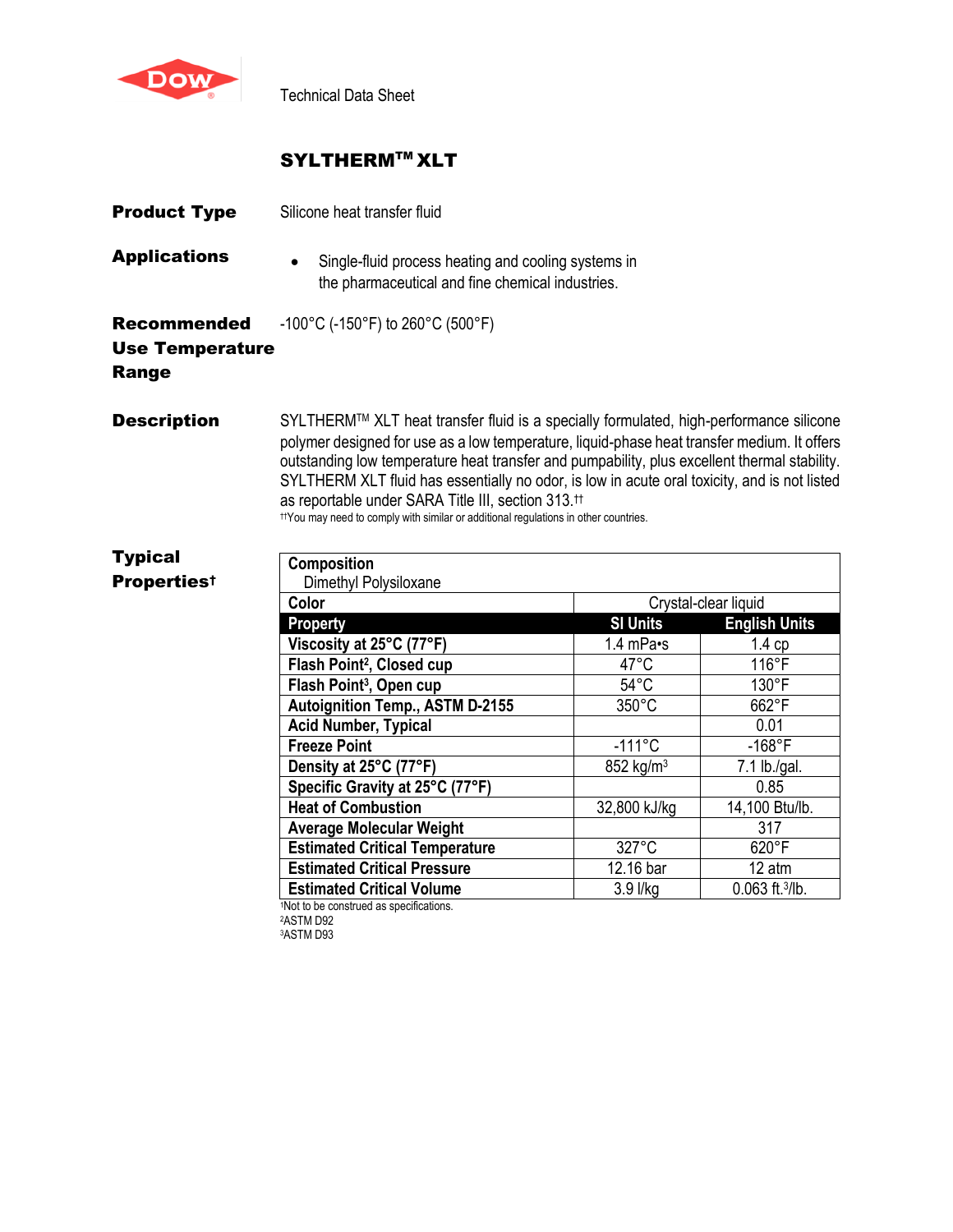### **Thermal Expansion of SYLTHERM XLT Fluid**



## **Saturation Liquid Properties of SYLTHERMTM XLT Fluid (English Units)**

| Temperature<br>°F | <b>Specific Heat</b><br>Btu/(lb.)( $\degree$ F) | <b>Density</b><br>$Ib./ft.^3$ | <b>Thermal Conductivity</b><br>Btu/hr. ft. <sup>2</sup> ( $\degree$ F/ft.) | <b>Viscosity</b><br>(cP) | Vapor<br><b>Pressure</b><br>(psia) |
|-------------------|-------------------------------------------------|-------------------------------|----------------------------------------------------------------------------|--------------------------|------------------------------------|
| $-150$            | 0.363                                           | 61.23                         | 0.0776                                                                     | 90.2                     |                                    |
|                   | 0.405                                           | 55.88                         | 0.0686                                                                     | 2.97                     |                                    |
| 150               | 0.446                                           | 50.53                         | 0.0581                                                                     | 0.74                     | 0.3                                |
| 250               | 0.474                                           | 46.96                         | 0.0505                                                                     | 0.42                     | 3.2                                |
| 350               | 0.502                                           | 43.40                         | 0.0424                                                                     | 0.28                     | 15.2                               |
| 450               | 0.530                                           | 39.83                         | 0.0339                                                                     | 0.21                     | 47.5                               |
| 550               | 0.558                                           | 36.26                         | 0.0250                                                                     | 0.16                     | 113.6                              |

### **Saturation Liquid Properties of SYLTHERMTM XLT Fluid (SI Units)**

| Temperature<br>$\rm ^{\circ}C$ | <b>Specific Heat</b><br>kJ/kg K | <b>Density</b><br>kg/m <sup>3</sup> | <b>Thermal Conductivity</b><br>W/m K | <b>Viscosity</b><br>mPa•s | Vapor<br><b>Pressure</b><br>kPa |
|--------------------------------|---------------------------------|-------------------------------------|--------------------------------------|---------------------------|---------------------------------|
| $-100$                         | 1.520                           | 978.5                               | 0.1341                               | 78.6                      |                                 |
| $-20$                          | .688                            | 896.4                               | 0.1192                               | 3.1                       |                                 |
| 60                             | 1.826                           | 814.2                               | 0.1019                               | 0.80                      | 1.8                             |
| 140                            | 2.024                           | 732.0                               | 0.0827                               | 0.36                      | 40.1                            |
| 220                            | 2.192                           | 649.8                               | 0.0620                               | 0.22                      | 261.9                           |
| 280                            | 2.318                           | 588.2                               | 0.0455                               | 0.17                      | 701.8                           |

**Product Stewardship** The Dow Chemical Company and its subsidiaries ("Dow") has a fundamental concern for all who make, distribute, and use its products, and for the environment in which we live. This concern is the basis for our Product Stewardship philosophy by which we assess the safety, health, and environmental information on our products and then take appropriate steps to protect employee and public health and our environment. The success of our Product Stewardship program rests with each and every individual involved with Dow products—from the initial concept and research, to manufacture, use, sale, disposal, and recycle of each product.

Safety Considerations Material Safety Data (MSD) sheets are available from The Dow Chemical Company. MSD sheets are provided to help customers satisfy their own handling, safety and disposal needs and those that may be required by locally